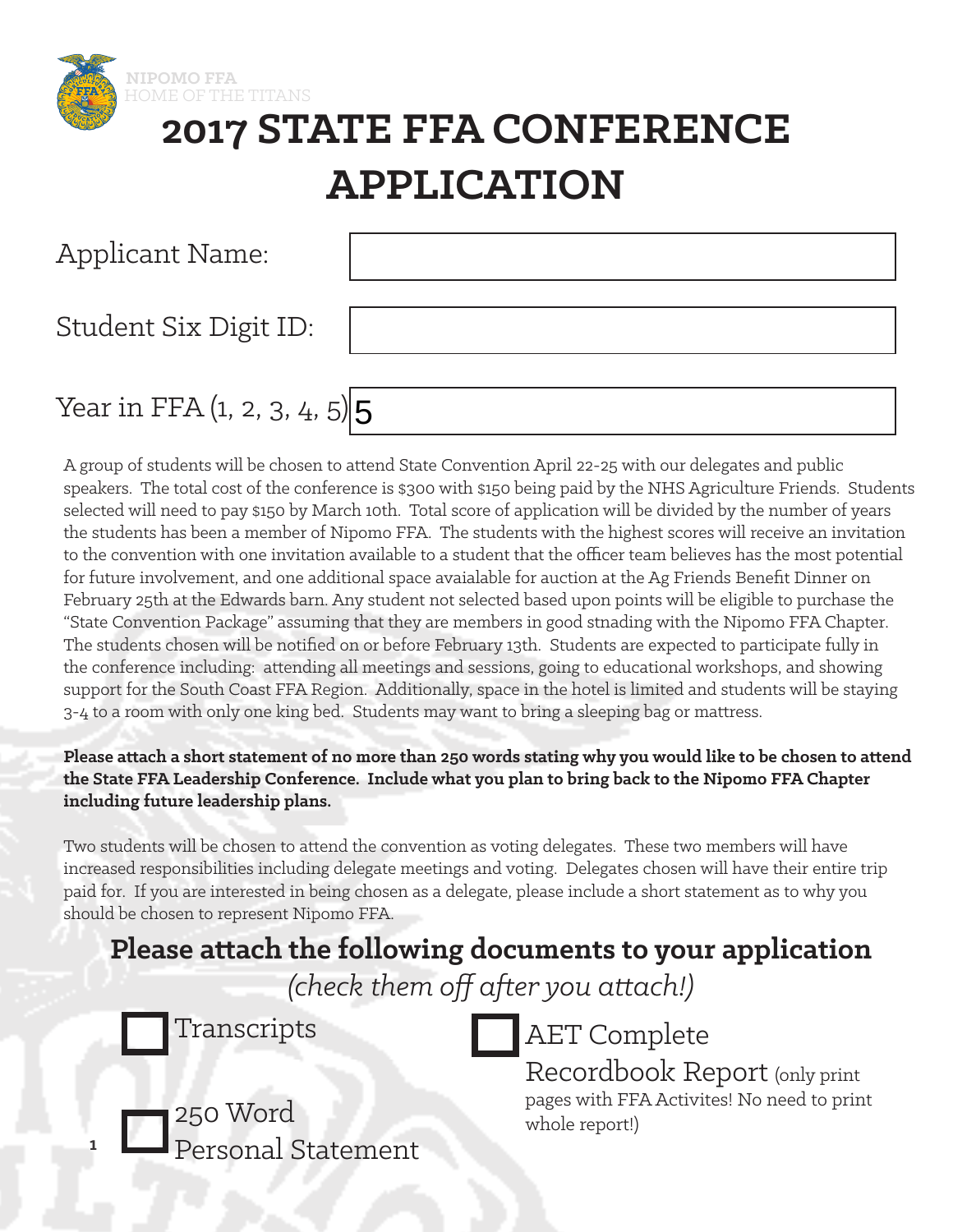# **NIPOMO FFA GENERAL FFA** TITAN PRIDE **INVOLVEMENT POINTS**

In the boxes below, please list the **NUMBER** of activities that you have competed in at each level (chapter, section, region, state, and nationals). You can find this information in your AET recordbook under "Complete Recordbook Report" on the reports tab. **Any activities not listed in the AET recordbook will not be counted towards your total score. Any applications that are found to be inacurrate will be immediately disqualified.**  This includes: **1) Adding more points to your application than you have actually earned 2) Counting activities under the wrong category 3) Adding activities to your recordbook that you have never competed/ participated in.**

| <b>Number of Chapter Level Activities</b>        |                                            | <b>Total Chapter Points</b> |                              |
|--------------------------------------------------|--------------------------------------------|-----------------------------|------------------------------|
| Highlight YELLOW in<br>Recordbook report.        |                                            | $\mathbf{X}$ 1 pt each      | $\mathbf{\Omega}$            |
|                                                  | <b>Number of Section Level Activities</b>  |                             | <b>Total Section Points</b>  |
| Highlight <b>ORANGE</b> in<br>Recordbook report. |                                            | $\mathbf{X2}$ pt each       | ( )                          |
|                                                  | <b>Number of Region Level Activities</b>   |                             | <b>Total Region Points</b>   |
| Highlight <b>GREEN</b> in<br>Recordbook report.  |                                            | $X3$ pt each                | O                            |
|                                                  | <b>Number of State Level Activities</b>    |                             | <b>Total State Points</b>    |
| Highlight <b>BLUE</b> in<br>Recordbook report.   |                                            | $X4$ pt each                | O                            |
|                                                  |                                            |                             |                              |
|                                                  | <b>Number of National Level Activities</b> |                             | <b>Total National Points</b> |
| Highlight <b>PINK</b> in<br>Recordbook report.   |                                            | ${\bf x}$ 5 pt each         | $\Omega$                     |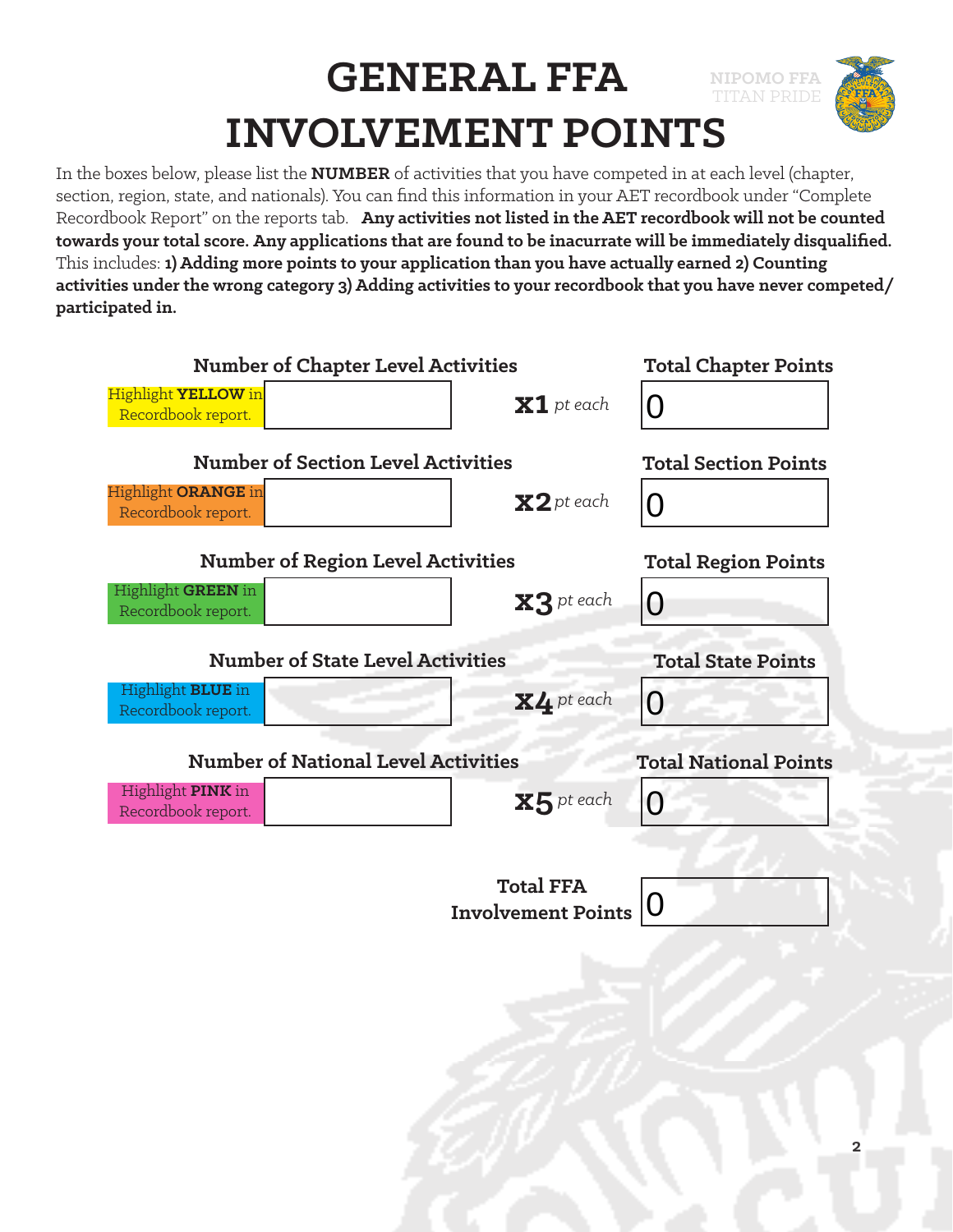

**NIPOMO FFA** HOME OF THE TITANS

## **OTHER POINTS**

Below are the other school, community, SAE and FFA activities that we take into account in deciding which students will be selected to show at the Santa Barbara County Fair. Please see the smaller textbelow each field to determine where to find this information.

#### **GPA POINTS**

Please write your 9-12 TOTAL GPA into the box below. Must match the GPA on your transcripts. Multiply your GPA by 3, and put the number in the box on the right.

 $Found$  on TRANSCRIPTS

**GPA Points**

**Ag Class Points**

0

0

**SAE Points**

| <b>SEMESTERS OF AGRICULTURE CLASSES TAKEN</b> |  |  |
|-----------------------------------------------|--|--|
|                                               |  |  |

| Includes all agriculture pathway classes completed or currently enrolled in. A full year                                                                                    |
|-----------------------------------------------------------------------------------------------------------------------------------------------------------------------------|
| of each agriculture class is 2 semesters. Please multiply the number of SEMESTERS<br>of agriculture classes you have taken or are taking by 2 and put the number in the box |
| on the right.                                                                                                                                                               |

*Line 5b AET Recordbook Report* **x2**

### **NUMBER OF FFA SAE PROJECTS COMPLETED/IN PROGRESS**

Must include complete project plans, budgets (not applicable for placement SAEs), journal entries, and financial entries for each project to recieve points. You may include your current SAE ONLY IF you have a current completed project plan, as well as budget and journal entries. Please multiply the number of SAEs in your recordbook

by 5 and put the number in the box on the right.

| ee a |  |
|------|--|
|------|--|

#### **COMMUNITY SERVICE**

| Please list the number of hours of community service that you have completed<br>in the box below. Only community service recorded in the AET will be accepted.<br>Community service must be rendered with a 501(c)3 non-profit organization. FFA<br>Monthly community service activities should be listed in FFA Activities, not as<br>community service. A maximum of 50 hours of community service will be counted<br>towards your application. If more than 5 hours are counted for each organization, a<br>letter of verification on organizational letter head must be submited. Please multiply<br>your number of community service hours by 0.5 and put the number in the box on<br>the right. | <b>Service Points</b> |
|-------------------------------------------------------------------------------------------------------------------------------------------------------------------------------------------------------------------------------------------------------------------------------------------------------------------------------------------------------------------------------------------------------------------------------------------------------------------------------------------------------------------------------------------------------------------------------------------------------------------------------------------------------------------------------------------------------|-----------------------|
| <b>Section E Community Service</b><br><b>x0.5</b><br>AET Recordbook Report                                                                                                                                                                                                                                                                                                                                                                                                                                                                                                                                                                                                                            |                       |
| <b>FFA OFFICES HELD</b>                                                                                                                                                                                                                                                                                                                                                                                                                                                                                                                                                                                                                                                                               |                       |
| Includes all FFA offices held at the chapter, section, region, and state level. Multiply<br>the number of offices by 5 and insert the number in the box on the right.                                                                                                                                                                                                                                                                                                                                                                                                                                                                                                                                 | <b>Office Points</b>  |
| <b>X5</b><br>Section CAET Recordook Report                                                                                                                                                                                                                                                                                                                                                                                                                                                                                                                                                                                                                                                            |                       |
| <b>FFA PROFICIENCIES WON</b>                                                                                                                                                                                                                                                                                                                                                                                                                                                                                                                                                                                                                                                                          |                       |
| You may count chapter winning, section, region, and state as seperate awards (earn<br>5pts each). Awards must be recorded in your recordbook. Multiply the number of<br>proficiencies you have won by 5 and enter the total in the box on the right.                                                                                                                                                                                                                                                                                                                                                                                                                                                  | <b>Office Points</b>  |
| Section E FFA Competitions AET<br>X5<br>Recordbook Report                                                                                                                                                                                                                                                                                                                                                                                                                                                                                                                                                                                                                                             |                       |
| <b>Total Other Points</b>                                                                                                                                                                                                                                                                                                                                                                                                                                                                                                                                                                                                                                                                             |                       |